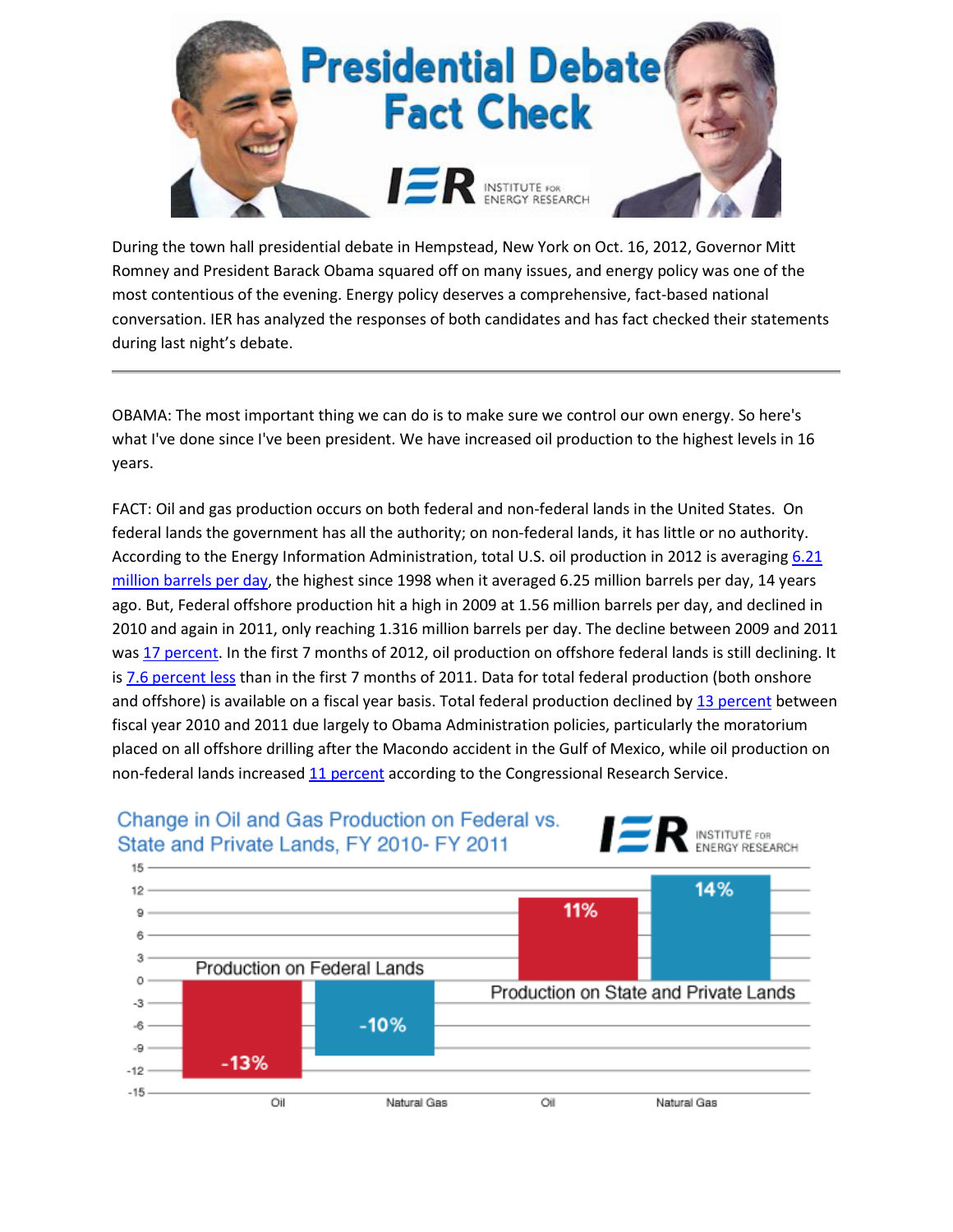OBAMA: Natural gas production is the highest it's been in decades.

FACT: Natural gas production is not only the highest it has been in decades, it is the highest it has been since recorded data began in 1949. In 2011, it was [23 trillion cubic feet, 7.8 percent](http://www.eia.gov/totalenergy/data/annual/pdf/sec6_5.pdf) more than in 2010. However, that increase in production has been on state and private lands, not federal lands. On federal lands, natural gas production fell by [16 percent](http://www.eia.gov/totalenergy/data/annual/pdf/sec1_31.pdf) between fiscal years 2008 and 2011 due to the significant red tape for leasing and permitting required by the federal government, and may fall further because of new regulations proposed by the Obama Administration on federal lands.



See: Institute for Energy Research, [http://www.instituteforenergyresearch.org/2012/03/15/fossil-fuel](http://www.instituteforenergyresearch.org/2012/03/15/fossil-fuel-production-on-federal-lands-at-9-year-low/)[production-on-federal-lands-at-9-year-low/](http://www.instituteforenergyresearch.org/2012/03/15/fossil-fuel-production-on-federal-lands-at-9-year-low/)

OBAMA: We have seen increases in coal production and coal employment.

FACT: According to the Energy Information Administration, coal production dropped by [6.5 percent](http://www.eia.gov/totalenergy/data/monthly/pdf/sec6_3.pdf)  [between 2008 and 2011,](http://www.eia.gov/totalenergy/data/monthly/pdf/sec6_3.pdf) although it had a slight uptick in some of the intervening years due mainly to increases of U.S. coal exports o[f 38 percent](http://www.eia.gov/totalenergy/data/monthly/pdf/sec6_3.pdf) between 2009 and 2010 an[d 31 percent](http://www.eia.gov/totalenergy/data/monthly/pdf/sec6_3.pdf) between 2010 and 2011. Coal production is still declining in 2012. For the first 8 months of this year, coal production is almost [5 percent](http://www.eia.gov/totalenergy/data/monthly/pdf/sec6_3.pdf) lower than the first 8 months of last year.

Unfortunately coal-related unemployment is going to increase due to Obama Administration policies. According to a report from the United Mine Workers of America, job losses associated with the closure of EPA-targeted coal units could be significant, amounting to more than 50,000 direct jobs in the coal, utility and rail industries, and an indirect job loss figure exceeding 250,000.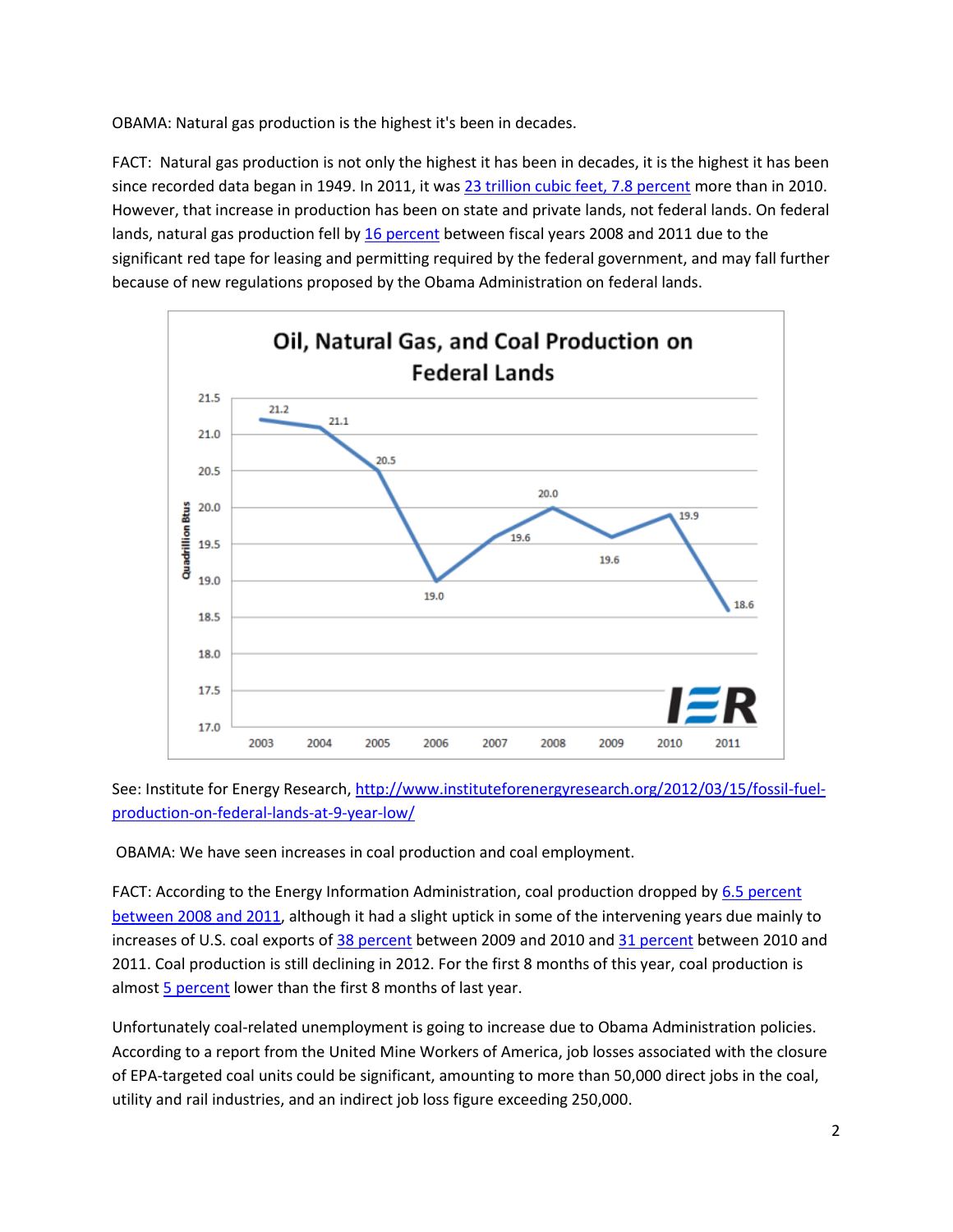The EPA rules target mercury from coal-fired power plants (the Mercury and Air Toxic [Standards\)](http://www.epa.gov/mats/), which many call Utility MACT because the rule requires "Maximum Achievable Control Technology" for mercury at coal-fired power plants. These technologies must be installed over a tight 3-year period between 2012 and 2015, raising the cost of generating power from existing coal-fired plants where the economics make sense to install the technology, or forcing those plants to retire or to convert to natural gas. The National Economic Research Associates found compliance costs to be \$21 [billion](http://www.washingtontimes.com/news/2012/jun/19/chance-to-block-obamas-war-on-coal/) per year and lost jobs amounting to 183,000 per year. Because the increased costs will be passed to consumers through higher electricity rates, businesses will be forced to reduce jobs as well. Studies project that retail electricity prices will increase between 10 and 20 percent in most of the country and over 20 percent in the coal-dependent states in the Midwest. Even the EPA['s notoriously low cost](http://www.forbes.com/sites/realspin/2012/06/12/big-costs-illusory-benefits-why-congress-should-nix-the-utility-mact/) estimates [project that implementing the Utility MACT Rule will cost \\$9.6 billion in 2016, while mercury reductions](http://www.forbes.com/sites/realspin/2012/06/12/big-costs-illusory-benefits-why-congress-should-nix-the-utility-mact/)  will [provide only \\$500,000](http://www.forbes.com/sites/realspin/2012/06/12/big-costs-illusory-benefits-why-congress-should-nix-the-utility-mact/) to \$6 million in health benefits in the same year.

Further, pending greenhouse gas regulations that are to take effect after this year's elections will require all coal-fired plants undergoing major modifications to reduce their greenhouse gas emissions (even though there is no cost effective way to do so), shut down, or convert to natural gas. New coalfired plants are essentially banned because the technology does not exist commercially for them to meet natural gas carbon dioxide levels that are required by the EPA regulation. Because Utility MACT requires most existing coal plants to undergo major modifications, the two rules together will force mass coal plant retirements, causing mass unemployment at coal-fired power plants and coal mines.

|                        | No. of units | <b>Direct jobs</b> | <b>Total jobs</b> |
|------------------------|--------------|--------------------|-------------------|
| New England            | 11           | 1,975              | 6,552             |
| <b>Middle Atlantic</b> | 34           | 2,564              | 13,101            |
| E. No. Central         | 146          | 17,605             | 82,873            |
| W. No. Central         | 74           | 6,868              | 29,880            |
| So. Atlantic           | 98           | 14,324             | 63,304            |
| E So. Atlantic         | 55           | 9,141              | 46,570            |
| Mountain               | 15           | 1,675              | 9,010             |
| Total U.S.             | 433          | 54,151             | 251,291           |

### Potential Job Losses Due to Closure of Coal "Units at Risk"

25-400 MW, > 40 years old w/o existing or planned scrubbers

#### Source[: http://www.intellectualtakeout.org/library/chart-graph/potential-job-losses-due-closure-coal-units-risk](http://www.intellectualtakeout.org/library/chart-graph/potential-job-losses-due-closure-coal-units-risk)

Layoffs are already occurring at some mines as a result of coal-fired generation's declining share of electricity production, mostly to natural gas-fired generation. Major declines in coal miner employment tend to lag demand by 3 to 6 months because of coal inventories. Since March, there have been reports in the news media that planned layoffs in West Virginia total 600, and in Kentucky, 900, for example.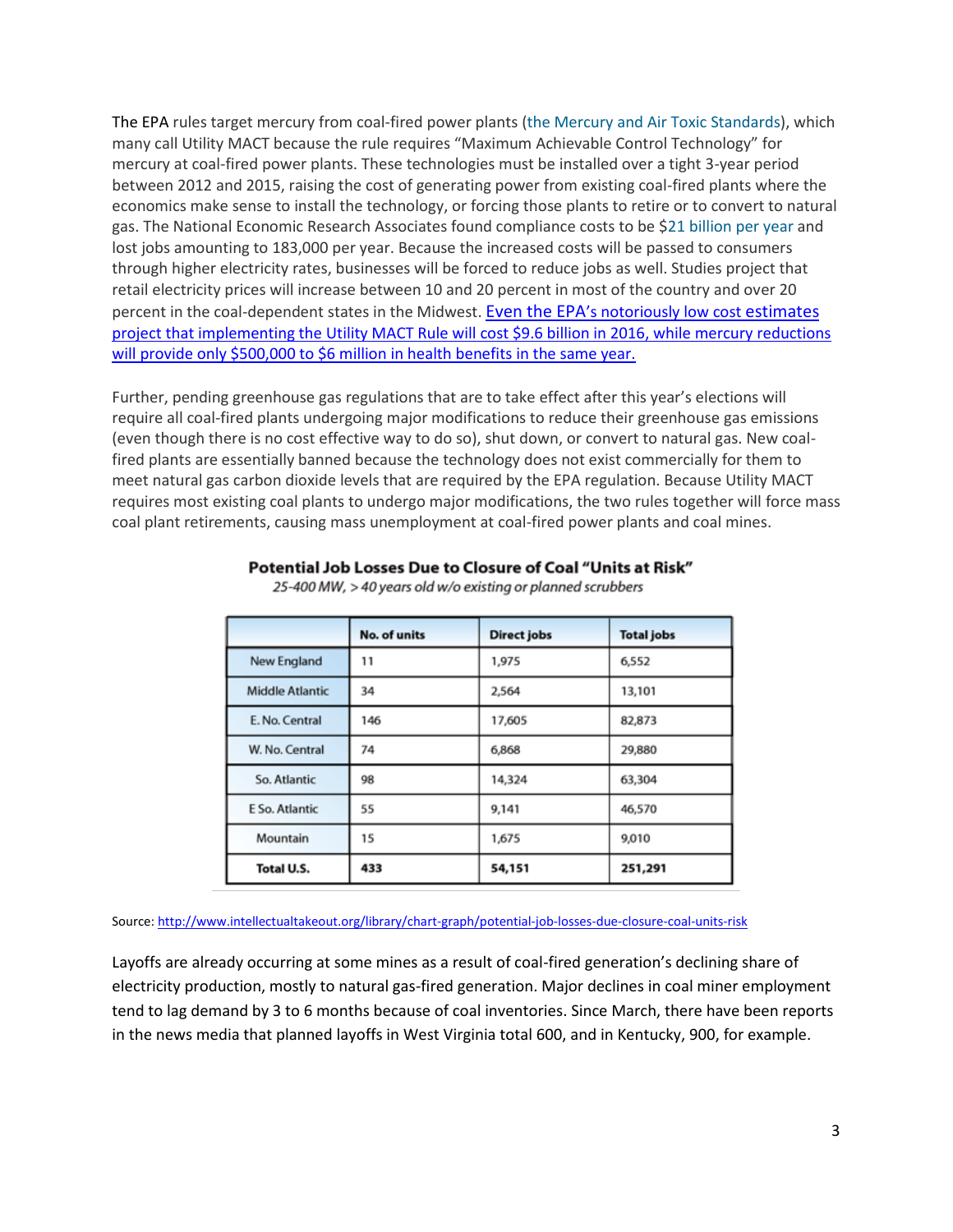|                          |                                |                       | <b>Number</b> |                                       |
|--------------------------|--------------------------------|-----------------------|---------------|---------------------------------------|
| <b>Coal Company Name</b> | County                         | <b>Date Announced</b> | Laid Off      | <b>Reason Given by Company</b>        |
| Perry County Coal        | Perry                          | $Jan-12$              | 85            | "Low market demand"                   |
| <b>Arch Coal</b>         | Perry                          | $Mar-12$              | 44            | "Low market demand"                   |
| <b>Arch Coal</b>         | Hazard, Knott, Breathitt, Pike | $Dec-11$              | 117           | "Weakness in steam coal market"       |
| <b>Consol Energy</b>     | Washington                     | $Mar-12$              | 66            | "No one is buying steel making coal"  |
| Oxford Mining Co         | Henderson                      | $Mar-12$              | 121           | "Soft market"                         |
| <b>Patriot Coal</b>      | Henderson                      | $Apr-12$              | 156           | "Continued weakness in market demand" |
| Alpha Natural Resources  | Harlan, Knott                  | Feb-12                | 168           | "Poor market conditions"              |
| Sapphire Coal Co         | Letcher                        | Apr-12                | 163           | "Market conditions"                   |
| <b>TOTAL</b>             |                                |                       | 920           |                                       |

### Recent Announcements of Mine Closures and Layoffs at Coal Mines in Kentucky

Source[: http://appvoices.org/resources/Appalachian\\_Coal\\_Jobs\\_Update\\_2.pdf](http://appvoices.org/resources/Appalachian_Coal_Jobs_Update_2.pdf) See Institute for Energy Research, [http://www.instituteforenergyresearch.org/2012/08/21/wind-vs](http://www.instituteforenergyresearch.org/2012/08/21/wind-vs-coal-the-obama-legacy/)[coal-the-obama-legacy/](http://www.instituteforenergyresearch.org/2012/08/21/wind-vs-coal-the-obama-legacy/)

Coal producer Alpha Natural Resources is closing eight mines in Virginia, West Virginia and Pennsylvania, laying off 400 workers now and [1,200 workers](http://professional.wsj.com/article/SB10000872396390444165804578006112416369962.html?lpe=WSJ_PRO&lpe=WSJ_PRO&mg=com-wsj) out of 13,000 by early 2013. Alpha indicated that the "regulatory environment that's aggressively aimed at constraining the use of coal" in Washington DC was clearly part of the cause for the layoffs. Other companies laying off workers are: Arch Coal laid off 10 percent of its work force in Appalachia in August (750 full-time jobs); PBS Coal and its affiliate, RoxCoal, laid off 225 workers in Pennsylvania in July; and Consol Energy cut 318 jobs in West Virginia this summer. According to the [Baptist Press,](http://www.sbcbaptistpress.org/BPnews.asp?ID=38751) ministries in Appalachia are being stressed with more needy people, as coal workers are being laid off or furloughed.



\*EACH DOT REPRESENTS A POWER PLANT WHERE ONE OR MORE ELECTRIC GENERATING UNITS ARE EXPECTED TO CLOSE. SEE HTTP://INSTITUTEFORENERGYRESEARCH.ORG/EPA-POWERPLANT-CLOSURES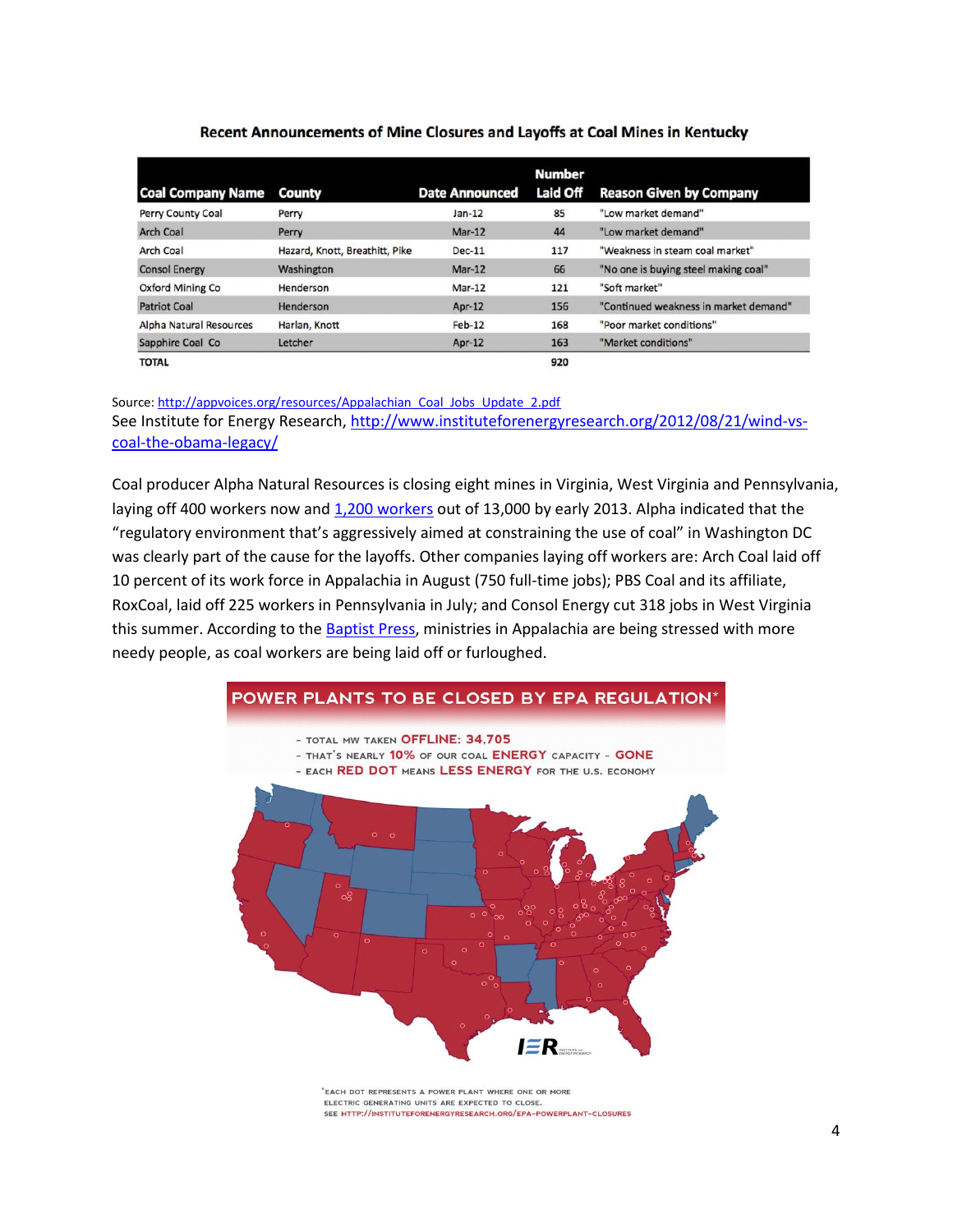See: Institute for Energy Research, [http://www.instituteforenergyresearch.org/2012/10/01/obamas](http://www.instituteforenergyresearch.org/2012/10/01/obamas-war-on-coal-other-countries-promote-its-use/)[war-on-coal-other-countries-promote-its-use/](http://www.instituteforenergyresearch.org/2012/10/01/obamas-war-on-coal-other-countries-promote-its-use/)

OBAMA: That's why we doubled fuel efficiency standards on cars. That means that in the middle of the next decade, any car you buy, you're going to end up going twice as far on a gallon of gas.

FACT: Increased fuel efficiency means less safety and higher automobile prices. The increase in fuel efficiency standards are estimated to increase the average cost of a vehicle by [\\$3,000,](http://www.nadafrontpage.com/NADA_Proposed_Fuel_Economy_Rules_Cut_Millions_of_Car_Buyers_Out_of_Market.xml) cuttin[g 7 million](http://www.nadafrontpage.com/NADA_Proposed_Fuel_Economy_Rules_Cut_Millions_of_Car_Buyers_Out_of_Market.xml) car buyers out of the new vehicle market, and resulting in more highway deaths because of much smaller and lighter vehicles. President Obama also promised 1 million electric vehicles by 2015. In 2011, only 17,300 plug-in hybrid and electric vehicles were sold out of 12.8 million new light duty vehicles.

See Institute for Energy Research, [http://www.instituteforenergyresearch.org/2012/06/05/obamas](http://www.instituteforenergyresearch.org/2012/06/05/obamas-goal-one-million-electric-vehicles-by-2015-a-pipe-dream/)[goal-one-million-electric-vehicles-by-2015-a-pipe-dream/](http://www.instituteforenergyresearch.org/2012/06/05/obamas-goal-one-million-electric-vehicles-by-2015-a-pipe-dream/)

OBAMA: And all these things have contributed to us lowering our oil imports to the lowest levels in 16 years.

FACT: Net oil imports are the lowest they have been in [16 years,](http://www.eia.gov/totalenergy/data/monthly/pdf/sec3_7.pdf) but the reasons are reduced oil demand due to high oil prices and a poor economy, increased domestic oil production on private and state lands, and increased ethanol production due to policies put in place before President Obama took office. Also, since President Obama took office, heavy oil imports from Saudi Arabia have increased due to declining production and imports from Mexico and Venezuela, decreased oil production in the federal Gulf of Mexico due to the Obama Administration's moratorium on offshore drilling, the configuration of Gulf Coast refineries to use heavy crude oil, and delays in approving the Keystone XL pipeline, which would provide more crude oil from Canada.



# Oil and Petroleum Imports from the Persian Gulf and Saudi Arabia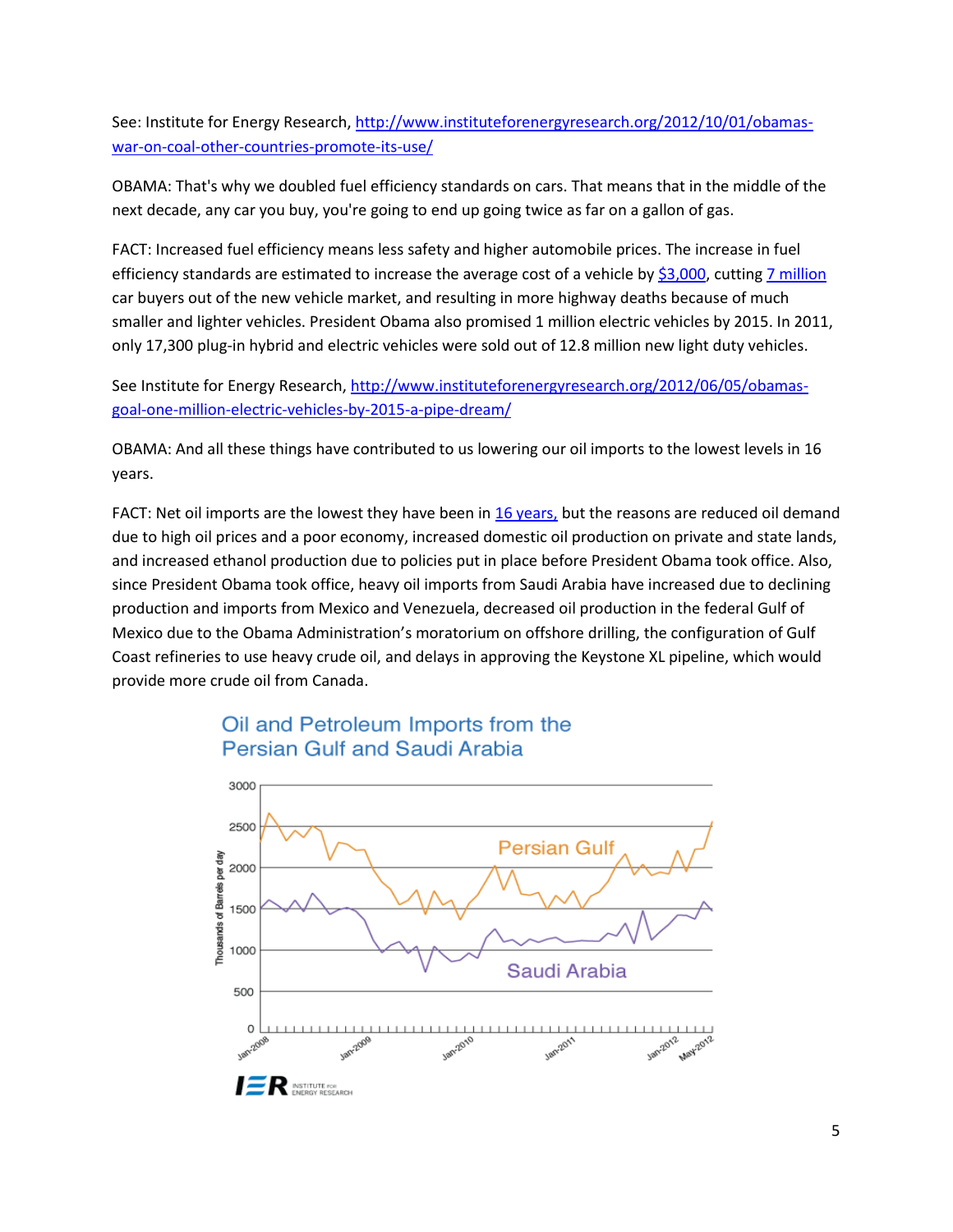See Institute for Energy Research, [http://www.instituteforenergyresearch.org/2012/08/28/u-s-oil](http://www.instituteforenergyresearch.org/2012/08/28/u-s-oil-imports-from-the-persian-gulf-and-saudi-arabia-grow-in-2012-and-administration-policies-may-be-to-blame/)[imports-from-the-persian-gulf-and-saudi-arabia-grow-in-2012-and-administration-policies-may-be-to](http://www.instituteforenergyresearch.org/2012/08/28/u-s-oil-imports-from-the-persian-gulf-and-saudi-arabia-grow-in-2012-and-administration-policies-may-be-to-blame/)[blame/](http://www.instituteforenergyresearch.org/2012/08/28/u-s-oil-imports-from-the-persian-gulf-and-saudi-arabia-grow-in-2012-and-administration-policies-may-be-to-blame/) 



ROMNEY: As a matter of fact, oil production is down 14 percent this year on federal land, and gas production was down 9 percent. Why? Because the president cut in half the number of licenses and permits for drilling on federal lands, and in federal waters.

FACT: Between fiscal year 2010 and fiscal year 2011, oil production on federal lands (excluding Indian lands) was down [14 percent](http://www.eia.gov/analysis/requests/federallands/pdf/eia-federallandsales.pdf) and gas production was down by [11 percent.](http://www.eia.gov/analysis/requests/federallands/pdf/eia-federallandsales.pdf)

The number of new onshore leases fell by 42 percent from 9,661 between fiscal years 2006 and 2008 to 5,568 between fiscal years 2009 and 2011. During fiscal years 2006 to 2008, [20,479 federal drilling](http://www.blm.gov/pgdata/etc/medialib/blm/wo/MINERALS__REALTY__AND_RESOURCE_PROTECTION_/energy/oil___gas_statistics/data_sets.Par.69959.File.dat/table-01.pdf)  [permits](http://www.blm.gov/pgdata/etc/medialib/blm/wo/MINERALS__REALTY__AND_RESOURCE_PROTECTION_/energy/oil___gas_statistics/data_sets.Par.69959.File.dat/table-01.pdf) were approved for onshore drilling, compared t[o 12,821](http://www.blm.gov/pgdata/etc/medialib/blm/wo/MINERALS__REALTY__AND_RESOURCE_PROTECTION_/energy/oil___gas_statistics/data_sets.Par.69959.File.dat/table-01.pdf) for fiscal years 2009 to 2011, dropping by more than a third.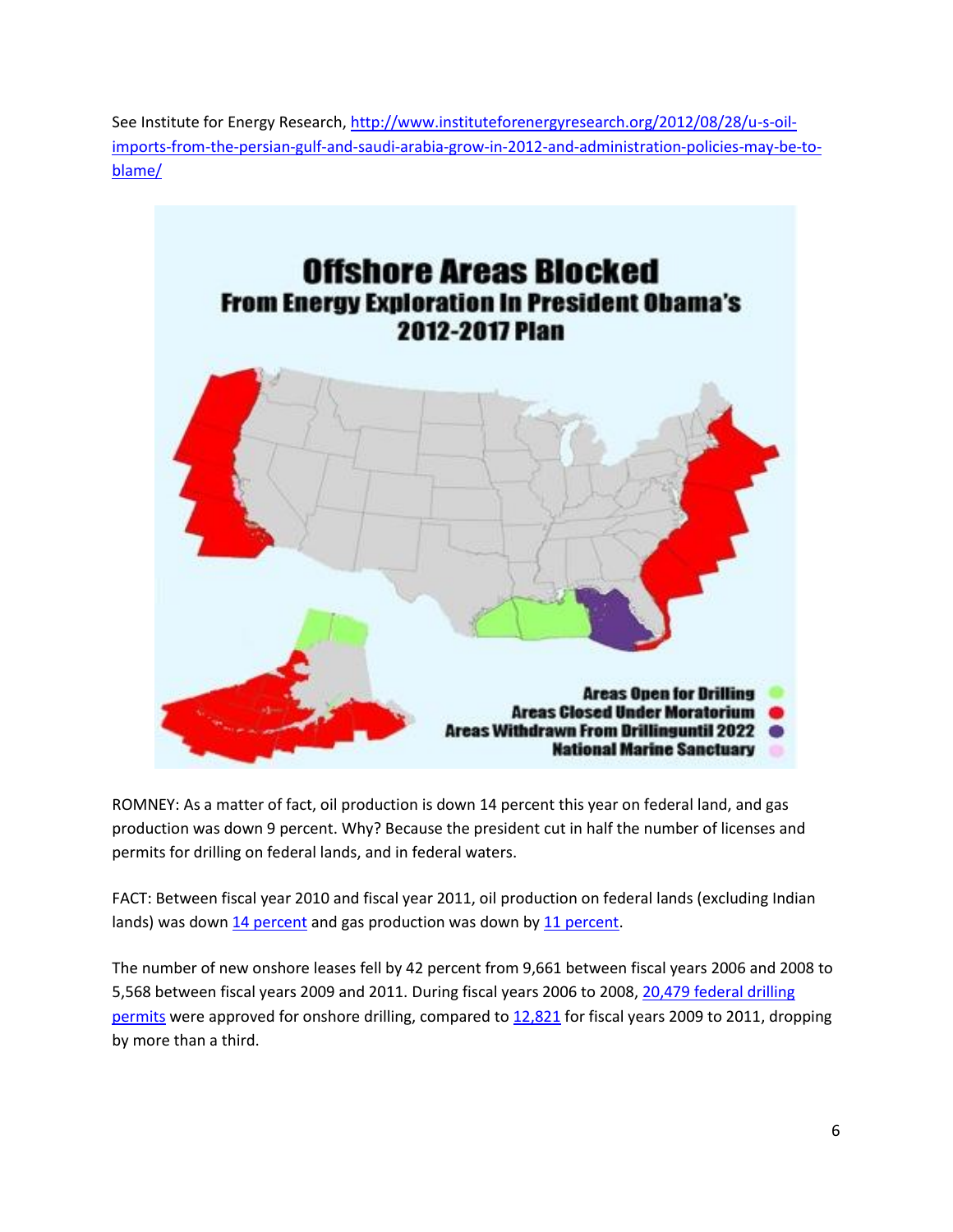The rate of offshore permitting declined by 62 percent with [995 new well permits](http://www.data.bsee.gov/homepg/data_center/plans/apdcombined/master.asp) approved between January 20, 2006 and January 19, 2009 dropping to 374 new well permit approvals between January 20, 2009 and January 19, 2012. Further, it can be seen that the Obama Administration cancelled more lease sales than it has held by comparing the Outer Continental Leasing Program for 2007-2012 proposed in [April 2007](http://www.boemre.gov/5-year/PDFs/MMSProposedFinalProgram2007-2012.pdf) and the lease sales schedule that the Bureau of Ocean Energy Management has on its [website.](http://www.boem.gov/Oil-and-Gas-Energy-Program/Leasing/Five-Year-Program/2007-2012-Lease-Sale-Schedule.aspx) And, according to the Congressional Research Service, th[e 15 lease sales](http://naturalresources.house.gov/uploadedfiles/crs-doi5yrsec18submissions07-16-12.pdf) to be offered in President Obama's newest offshore lease plan for 2012 to 2017 is the lowest number since the process began in 1980 and is over 60 percent less than the number held during President Reagan's first term.



Time Required for processing a Permit to Drill--Federal vs. States

## See Institute for Energy Research, [http://www.instituteforenergyresearch.org/2012/09/24/u-s-oil](http://www.instituteforenergyresearch.org/2012/09/24/u-s-oil-production-up-but-on-whose-lands-2/)[production-up-but-on-whose-lands-2/](http://www.instituteforenergyresearch.org/2012/09/24/u-s-oil-production-up-but-on-whose-lands-2/)

ROMNEY: When the president took office, the price of gasoline here in Nassau County was about \$1.86 a gallon. Now, it's \$4.00 a gallon. The price of electricity is up.

FACT: According to the Energy Information Administration, regular grade gasoline in N.Y. averaged [\\$1.879 per gallon in January 2009 and averaged \\$4.043 per gallon in September 2012.](http://www.eia.gov/dnav/pet/hist/LeafHandler.ashx?n=PET&s=EMM_EPMR_PTE_SNY_DPG&f=M) According to AAA, on October 16, 2012, the price of regular gasoline was [\\$4.087 a gallon](http://fuelgaugereport.opisnet.com/NYmetro.asp) in Nassau and Suffolk counties on Long Island. Besides high oil prices, over regulation of refineries is adding to the cost of gasoline. The refining industry is one of the most highly regulated in the country and has been struggling for years to maintain minimal profit margins. In the face of even more regulations from the Environmental Protection Agency (EPA), who are imposing carbon-emission regulations as well as proposing overly strict ozone regulations and other regulations, refineries have closed and more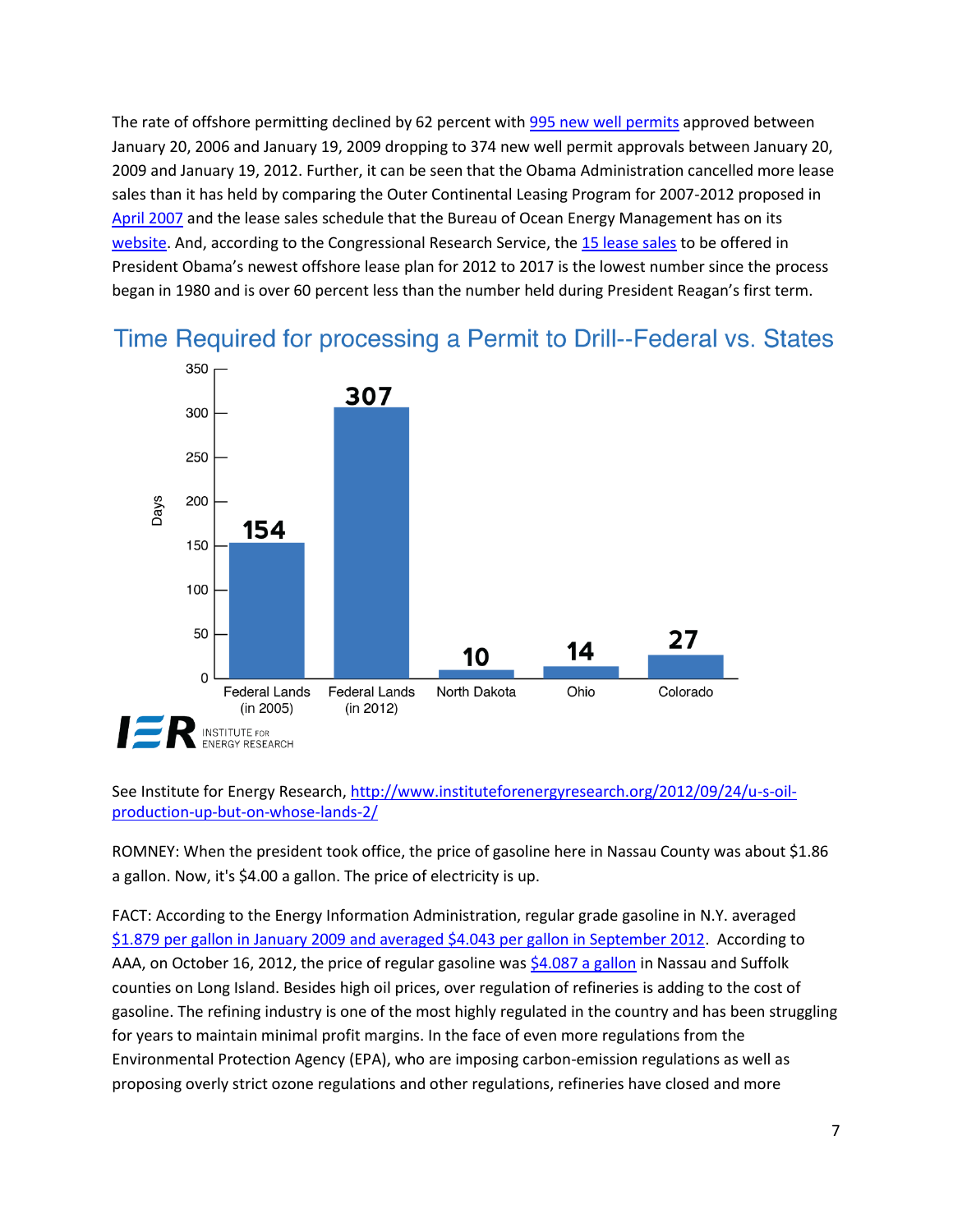closures are likely. See Institute for Energy Research, <http://www.instituteforenergyresearch.org/2012/05/03/over-regulation-of-the-nations-refineries/>

According to the Energy Information Administration, the average price of electricity is up by [2.6 percent](http://www.eia.gov/totalenergy/data/monthly/pdf/sec9_14.pdf) between 2008 and 2011, and the average residential price of electricity is up by [4.8 percent](http://www.eia.gov/totalenergy/data/monthly/pdf/sec9_14.pdf) between 2008 and 2011. In fact, residential electricity prices in nominal terms were the highest in recorded history (since 1949) in 2011 and are even higher for the first 6 months of 2012 [\(11.79 cents](http://www.eia.gov/totalenergy/data/monthly/pdf/sec9_14.pdf) per kilowatt hour) than they were for the first 6 months of 2011 [\(11.54 cents](http://www.eia.gov/totalenergy/data/monthly/pdf/sec9_14.pdf) per kilowatt hour).

ROMNEY: "The head of the EPA said, 'You can't build a coal plant. You'll virtually — it's virtually impossible given our regulations.' When the president ran for office, he said if you build a coal plant, you can go ahead, but you'll go bankrupt."

FACT: "If somebody wants to build a coal-fired power plant, they can. It's just that it will bankrupt them," then-Sen. Obama told the San Francisco Chronicle editorial board in January 2008, responding to a question about his cap-and-trade plan. He later added, "Under my plan … electricity rates would necessarily skyrocket." Romney's comments about EPA Administrator Lisa Jackson refer to the agency's climate change regulations for new power plants mentioned above.

Due to new regulations from the Environmental Protection Agency (EPA) and low natural gas prices, coal fired generation in the United States has decreased from a [48 percent](http://www.eia.gov/totalenergy/data/monthly/pdf/sec7_5.pdf) share of the generation market in 2008 to a 42 percent share in 2011. And, for the first 6 months of 2012, it is down to a 35 percent share. Due mainly to lower demand from the generation sector, coal consumption in 2011 was [10.8 percent](http://www.eia.gov/totalenergy/data/monthly/pdf/sec6_3.pdf) lower than in 2008. Further, it is still dropping; it is 3 percent lower for the first 8 months of this year than the first 8 months of last year.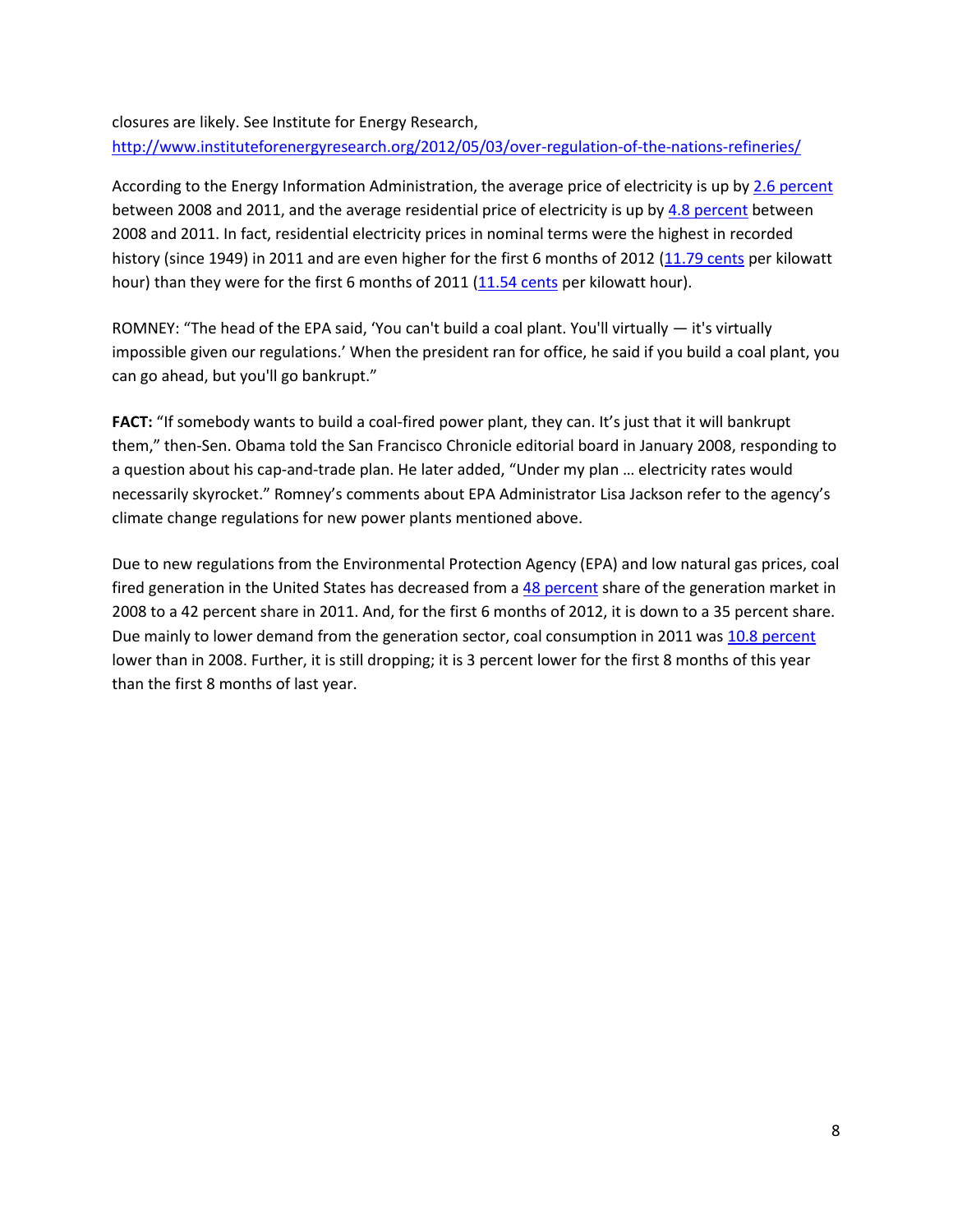

Those demand losses mean coal plant closures and job losses. For example, the J. E. Corette coal-fired power plant in Montana will be shuttered in [April 2015.](http://www.laureloutlook.com/news/article_6c2d6f90-07f3-11e2-931a-0019bb2963f4.html) According to Pete Simonich, PPL Montana vice president and chief operating officer, "Our detailed analysis has shown that to meet the emission reductions required by EPA's mercury and air toxics standards, we would need to invest [\\$38 million](http://www.eenews.net/Greenwire/2012/09/20/16) in the Corette plant. We simply cannot justify that level of spending in the current wholesale power market in the Northwest." The Mercury and Air Toxics Standards take effect in April 2015, but pending also is the Regional Haze Federal Implementation Plan for Montana, and other regulations regarding the disposal of Coal Combustion Residuals. The 154-megawatt Corette coal-fired plant opened in 1968 and currently employs 35 full-time workers.

PPL Montana is not the only company shuttering coal-fired power plants. In January, FirstEnergy announced the early retirement of [six coal-fired power plants](http://www.politico.com/news/stories/0912/81492.html) in Ohio, Pennsylvania and Maryland, due to the high cost and uncertainty associated with new EPA regulations. In February, GenOn announced that it would shutter 13 percent of its generating capacity by 2015 due to the new environmental regulations.

See: Institute for Energy Research, [http://www.instituteforenergyresearch.org/2012/10/01/obamas](http://www.instituteforenergyresearch.org/2012/10/01/obamas-war-on-coal-other-countries-promote-its-use/)[war-on-coal-other-countries-promote-its-use/](http://www.instituteforenergyresearch.org/2012/10/01/obamas-war-on-coal-other-countries-promote-its-use/)

OBAMA: You had a whole bunch of oil companies who had leases on public lands that they weren't using. So what we said was you can't just sit on this for 10, 20, 30 years, decide when you want to drill, when you want to produce, when it's most profitable for you. These are public lands.